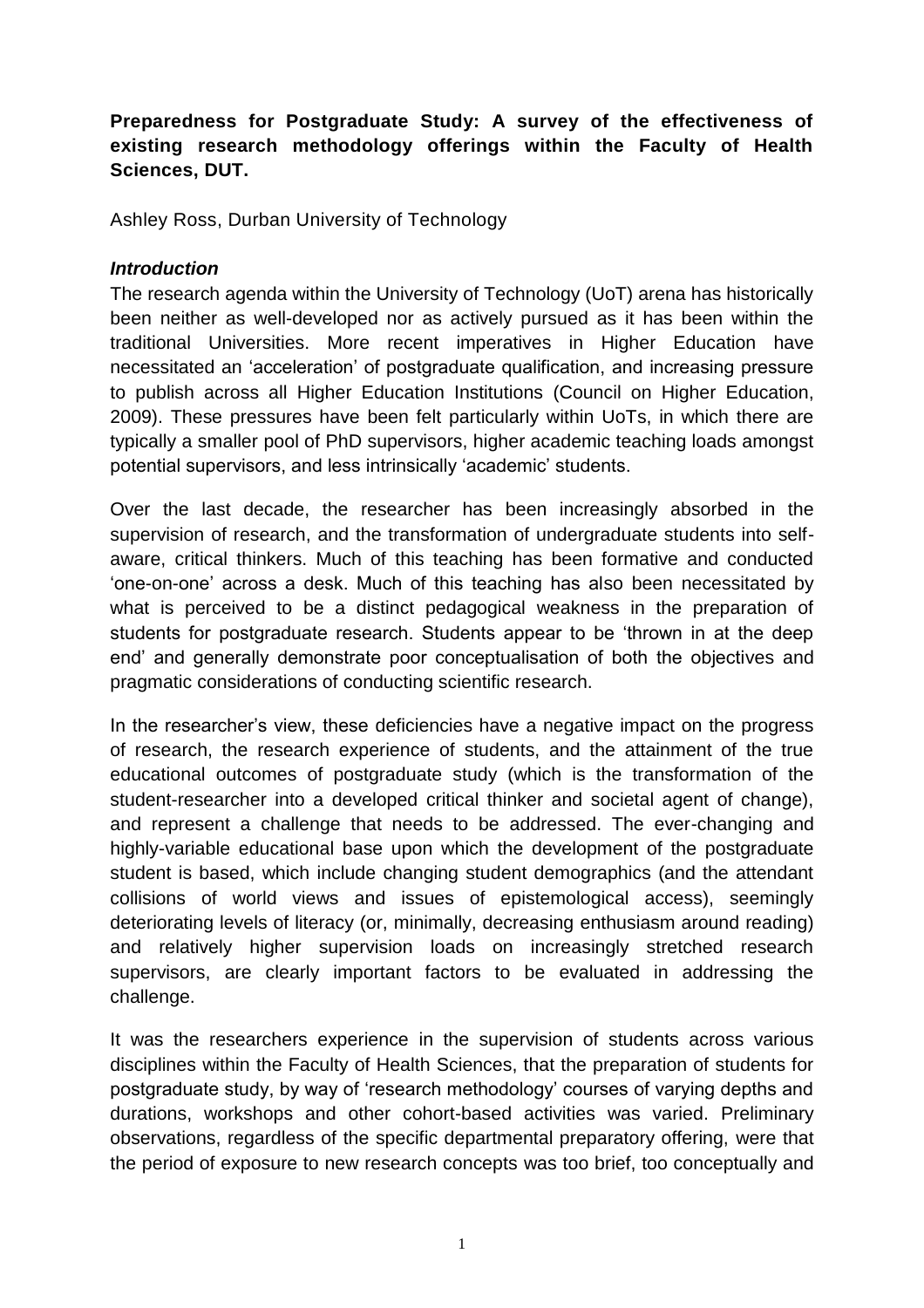informationally dense, and there was insufficient exploration of meaning within the references of the specific discipline.

Within this context it was regarded as imperative that the existing practices with respect to the preparatory training of postgraduate researchers within the Faculty be surveyed, interrogated and consolidated/stream-lined in terms of the most current and effective theoretical models and technologies. In line with his philosophy that education should, *inter alia*, be transformative, the researcher further sought to understand how the student's self-awareness and understanding of him/herself and the world in which he/she is to operate is being extended and enriched and how his/her identification as a dynamic, intelligent and socially-aware professional is being supported through his/her engagement in the concepts and practice of postgraduate research study.



### *Conceptual Framework*

*Figure 1: Schematic representation of Conceptual Framework*

The research project was conceptualised within an exploratory descriptive framework in which it was clear to the researcher that a 'problem' existed within the current postgraduate research methodology offerings within the Faculty of Health Sciences at DUT, but the nature, scope and relationships, causal and otherwise, were either unclear or poorly defined. As such, the project was envisaged to draw on available literature that served to describe the current offerings (in terms of their scope, duration, pedagogical objectives and assumptions). The 'desk-top' review of such documentary evidence was envisaged to provide some quantitatively descriptive data and preliminary insight into the pedagogical strengths and weaknesses of the current offerings and practices within the Faculty, but the effectiveness of current offerings, in terms of their usefulness in preparing students for postgraduate research and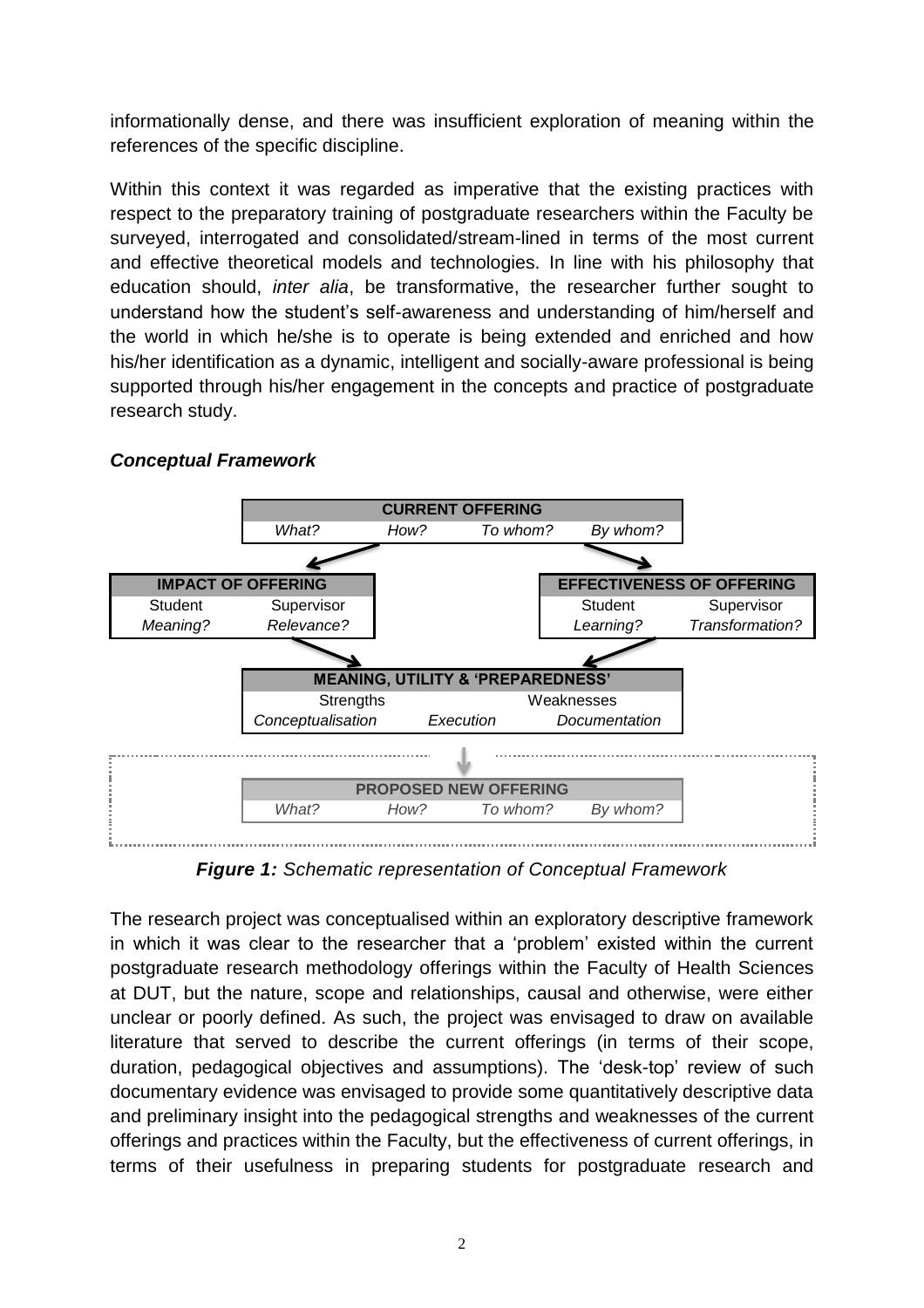supporting effective research supervision by academic staff, was to be evaluated through an overtly qualitative approach. Focus-group discussion with research supervisors and electronic questionnaire submissions by postgraduate students would facilitate a more nuanced description of the research problem towards the formulation of a context-aligned Faculty-based postgraduate research offering, for subsequent implementation and evaluation for effectiveness within a design research paradigm (Dabbagh and Banner-Ritland, 2005).

## *Methods*

The project consisted of four phases of enquiry and interrogation:

- 1) Simple identification and classification of existing offerings and practices within the Faculty;
- 2) Heterogeneous focus group discussion with research supervisors around their experience of the research supervision process and their insights into perceived strengths and weaknesses of students entrusted to their care;
- 3) Electronic survey of students currently engaged in Postgraduate research within the Faculty around their current experience of the research process and their insights into the perceived strengths and weaknesses of their induction into postgraduate research;
- 4) Triangulation of data for purposes of identifying both critical components of successful postgraduate research induction, and practices that appear to contribute positively to the research experience, its progress, and the support of the postgraduate's development as a dynamic, intelligent and socially-aware human being.

### *Results*

Source materials for identification and classification of current offerings and practices within the Faculty of Health Sciences were received from seven programmes. These included study guides, workshop programmes, lecture notes, handouts and tutorial materials. Two broad models for preparation of students for postgraduate research were identified: in the case of full-Masters programmes a 5-day intensive workshop, varyingly supplemented by specific (one-day) ethics or data analysis workshops, was the norm, whereas the two coursework Masters programmes both applied a weekly contact over a 3-6 month period, followed by one-on-one consultation over a further 3 month period. Across all programmes, the materials provided emphasised theoretical content over practical application and there was a notable variation in the provision of supplemental materials, emphasis on academic reading and writing, provision of examples, and scope for immersion in specific research topics. Assessment of learning outcomes was identified as an area of weakness, with almost all programmes viewing the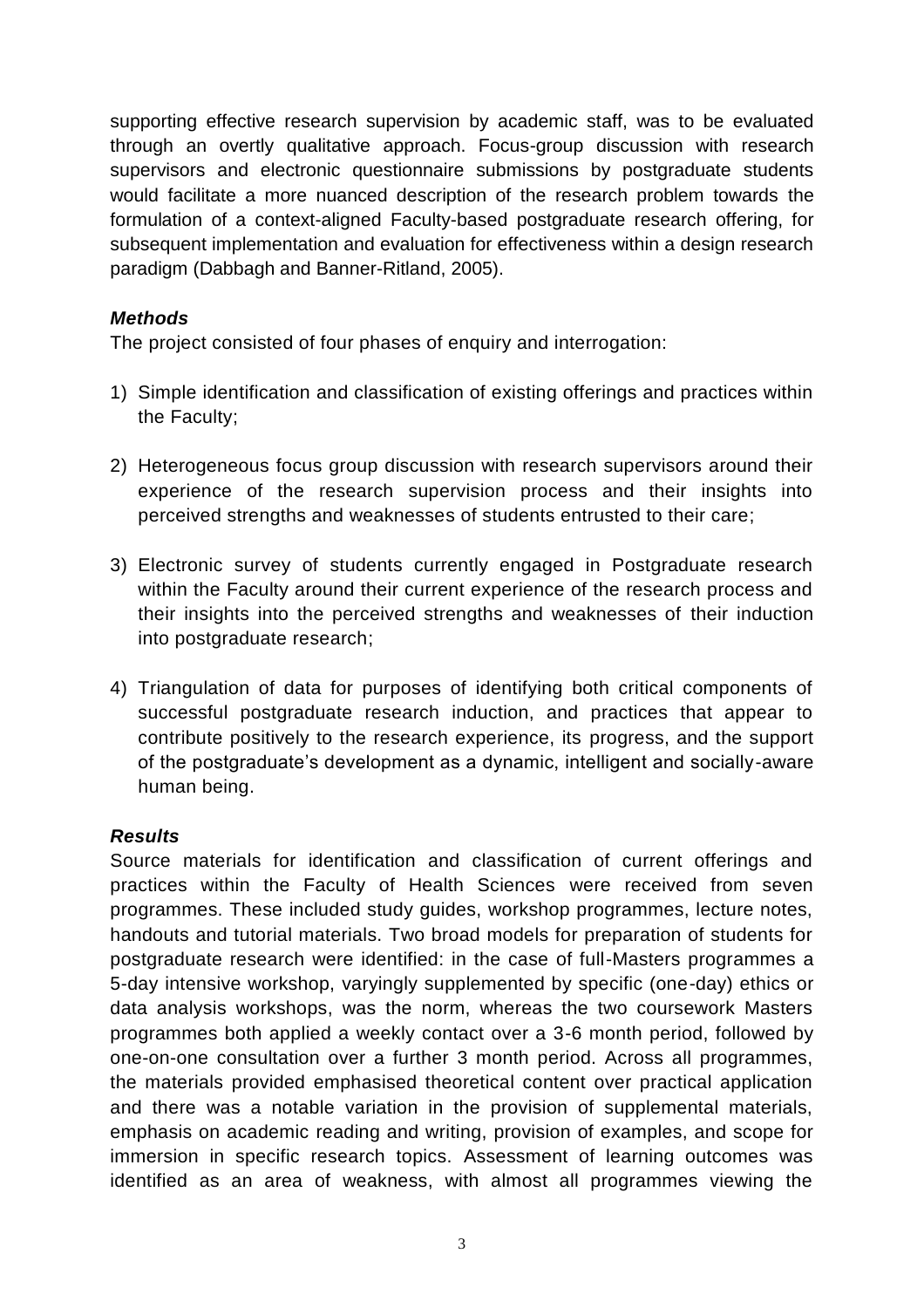proposal as the most important (or only) basis of assessment. Accompanying written descriptions by departmental research co-ordinators reflected a consistent perception that the existing offerings conveyed content to a greater or lesser degree, but were largely ineffective in preparing students for the practicalities of research due to insufficient contact time, inadequate exposure to supplemental texts and little scope for staged practical application.

These preliminary observations were confirmed in the focus-group discussion with seven experienced research supervisors. Participants expressed the view that postgraduate students, despite the induction offerings, were 'totally not prepared' or 'over their heads'. There was a tremendous need for 'hand holding' and a notable reliance on the capacity and motivation of the supervisor to convert theory into practice. Supervisors consistently emphasised that students, regardless of their initial motivations to enrol, were typically unaware of the personal requirements and impact of PG study, and that there were inadequate controls on admission to PG study. Supervisors were consistently 'dumped upon' with supervision and found themselves under increasing pressure to 'plug gaps'. Notwithstanding the evident difficulties, the participants emphasized the personal nature of the supervisor-student relationship and expressed high levels of personal satisfaction with their own learning and the personal development of students under their supervision. The transformative impact of research engagement for both supervisor and student was identified as one of the most critical and rewarding aspects of the PG research endeavor.

The collective experience of supervisors was somewhat at odds with those of students currently engaged in research within the Faculty. Responses were received from four programmes within the Faculty, with 67% of respondents engaged in full-Masters studies and the remainder engaged in coursework Master's research. Student responses indicated a general satisfaction with departmental efforts to prepare them for research, although the identification of a topic was indicated as being the most successful aspect of this preparation, and the conduct of a literature review as being least successful. Research students indicated satisfaction with departmental and Faculty administration of their submissions, but dissatisfaction with institutional processes. As was expected, there were notably more positive responses to questions relating to the relationship with supervisors and the quality of supervision.

In contrast, responses in respect to the intellectual climate within the Faculty and departments were notably negative, particularly in respect to feeling integrated into the department and being stimulated by the departmental or faculty research culture and environment. Respondents did, however, recognize that the research process contributed positively to the development of more generic skills, most notable to the quality of their ideas and their ability to present these ideas in writing. The overall research experience was reported as somewhat indifferently